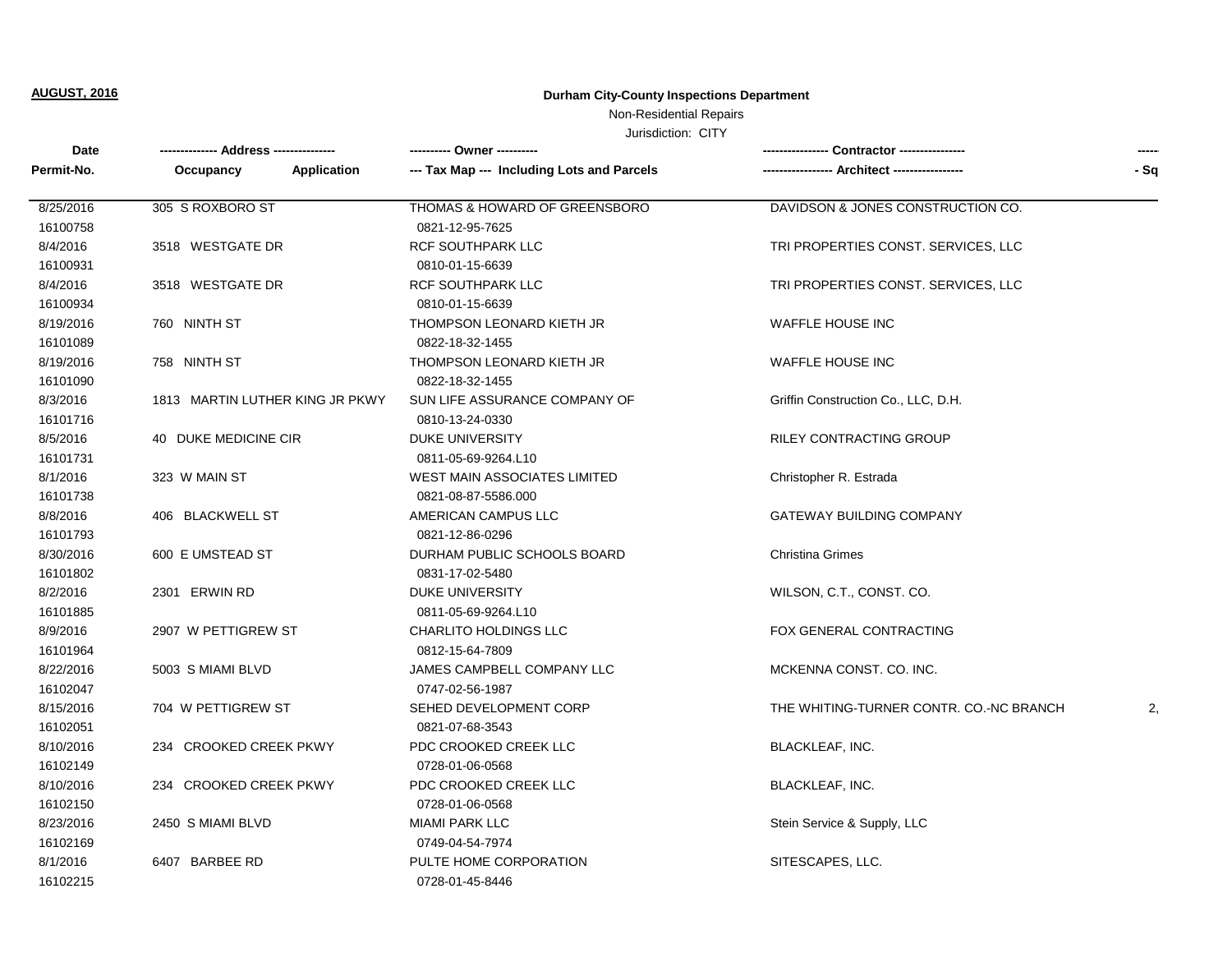Non-Residential Repairs

| Date       |                          |                                            | Contractor ---------------<br>-----------------     | $- - - - -$ |
|------------|--------------------------|--------------------------------------------|-----------------------------------------------------|-------------|
| Permit-No. | Application<br>Occupancy | --- Tax Map --- Including Lots and Parcels |                                                     | $-Sq$       |
| 8/8/2016   | 1204 PERSON ST           | ROYSTER HARRY J                            | Sanford Metal Building LLC                          |             |
| 16102221   |                          | 0830-11-67-7240                            |                                                     |             |
| 8/23/2016  | 2351 ERWIN RD            | <b>DUKE UNIVERSITY</b>                     | SKANSKA USA BUILDING, INC.                          |             |
| 16102291   |                          | 0811-05-69-9264.L10                        |                                                     |             |
| 8/1/2016   | 504 SWIFT CREEK XING     | <b>SALEH RAWHI</b>                         | DIAKO CONSTRUCTION INC.                             |             |
| 16102377   |                          | 0717-02-85-3793                            |                                                     |             |
| 8/5/2016   | 2200 W MAIN ST           | LORE DNC ERWIN SQUARE LP                   | VISION CONTRACTORS, INC.                            |             |
| 16102395   |                          | 0822-17-11-7840                            |                                                     |             |
| 8/22/2016  | 4825 CREEKSTONE DR       | HIGHWOODS/FORSYTH LIMITED PART             | PULLEN, R.L. & ASSOCIATES                           |             |
| 16102460   |                          | 0747-02-66-2198                            |                                                     |             |
| 8/10/2016  | 4021 STIRRUP CREEK DR    | GCCFC 2007-GG9 STIRRUP CREEK               | <b>Structure Services Inc</b>                       |             |
| 16102573   |                          | 0748-02-59-7117                            |                                                     |             |
| 8/4/2016   | 1805 TW ALEXANDER DR     | DUKE REALTY LIMITED                        | Duke Realty of Indiana Limited Partnership T/A Duke | 5,          |
| 16102592   |                          | 0749-03-90-9955                            |                                                     |             |
| 8/22/2016  | 305 W PETTIGREW ST       | ATC NORTH GARAGE LLC                       | Atlantic Corporate Contracting L.L.C.               | 7,          |
| 16102602   |                          | 0821-12-87-1201                            |                                                     |             |
| 8/10/2016  | 810 NINTH ST             | TP NINTH STREET APARTMENTS LLC             | Westroc Construction, LLC                           |             |
| 16102616   |                          | 0822-14-32-2967.000                        |                                                     |             |
| 8/15/2016  | 601 KEYSTONE PARK DR     | AFFINERGY LLC                              | RILEY-LEWIS GEN CONTRACTORS, INC.                   |             |
| 16102633   |                          | 0747-03-22-8560.L01                        |                                                     |             |
| 8/26/2016  | 2200 W MAIN ST           | LORE DNC ERWIN SQUARE LP                   | WILSON, C.T., CONST. CO.                            |             |
| 16102670   |                          | 0822-17-11-7840                            |                                                     |             |
| 8/24/2016  | 401 FOSTER ST            | SOUTHEASTERN DEVELOPMENT                   | IMPERIAL DESIGN BUILDERS, INC.                      |             |
| 16102765   |                          | 0821-08-98-0745                            |                                                     |             |
| 8/5/2016   | 610 BROAD ST             | <b>DUKE UNIVERSITY</b>                     | BALFOUR BEATTY CONSTRUCTION-DURHAM                  |             |
| 16102776   |                          | 0822-07-41-9440                            |                                                     |             |
| 8/2/2016   | 101 S ELIZABETH ST       | WEST VLG DURHAM III LLC                    | <b>Trifecta Services Company</b>                    |             |
| 16102800   |                          | 0831-09-15-3488                            |                                                     |             |
| 8/2/2016   | 113 S ELIZABETH ST       | <b>CITY OF DURHAM</b>                      | <b>Trifecta Services Company</b>                    |             |
| 16102801   |                          | 0831-09-15-1474                            |                                                     |             |
| 8/2/2016   | 102 HOOD ST              | <b>CITY OF DURHAM</b>                      | <b>Trifecta Services Company</b>                    |             |
| 16102803   |                          | 0831-09-15-6405                            |                                                     |             |
| 8/2/2016   | 206 HOOD ST              | <b>CITY OF DURHAM</b>                      | <b>Trifecta Services Company</b>                    |             |
| 16102804   |                          | 0831-09-15-1474                            |                                                     |             |
| 8/2/2016   | 218 HOOD ST              | <b>CITY OF DURHAM</b>                      | <b>Trifecta Services Company</b>                    |             |
| 16102805   |                          | 0831-09-15-1474                            |                                                     |             |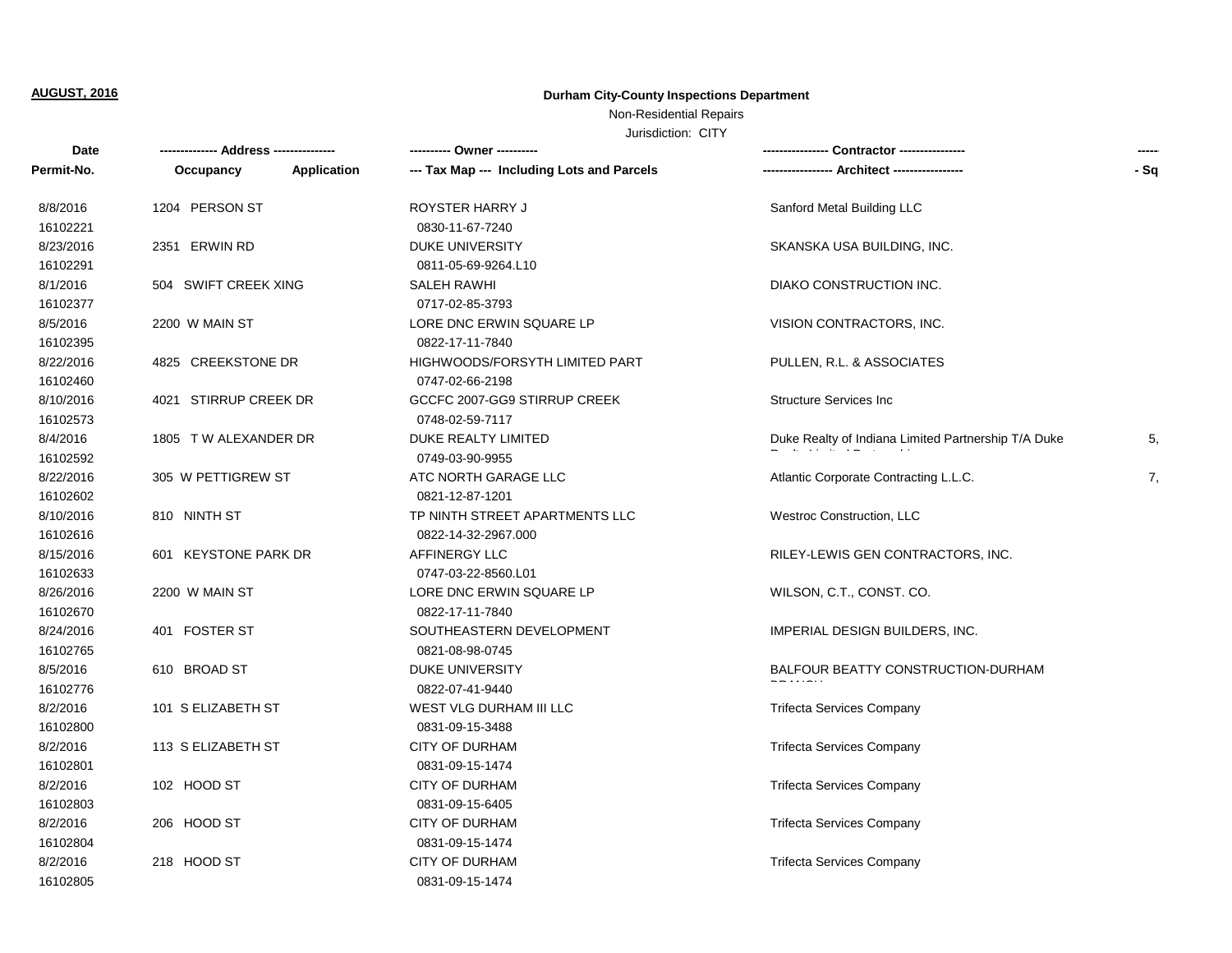Non-Residential Repairs

| Date       |                       |             |                                            | Contractor ---------------<br>-------------  | $- - - - -$ |
|------------|-----------------------|-------------|--------------------------------------------|----------------------------------------------|-------------|
| Permit-No. | Occupancy             | Application | --- Tax Map --- Including Lots and Parcels | ---- Architect ------------------            | $-Sq$       |
| 8/2/2016   | 600 E MAIN ST         |             | WEST VLG DURHAM III LLC                    | <b>Trifecta Services Company</b>             |             |
| 16102806   |                       |             | 0831-09-15-3488                            |                                              |             |
| 8/2/2016   | 601 E RAMSEUR ST      |             | <b>CITY OF DURHAM</b>                      | <b>Trifecta Services Company</b>             |             |
| 16102807   |                       |             | 0831-09-05-8455                            |                                              |             |
| 8/16/2016  | 430 DAVIS DR          |             | KEYSTONE 430 LL LLC                        | Brookwood Construction, LLC                  |             |
| 16102812   |                       |             | 0747-03-03-2409.SPL                        |                                              |             |
| 8/1/2016   | 2800 MERIDIAN PKWY    |             | AREP MERIDIAN II LLC                       | Brookwood Construction, LLC                  |             |
| 16102815   |                       |             | 0728-02-97-7474                            |                                              |             |
| 8/1/2016   | 4400 EMPEROR BLVD     |             | PPL EMPEROR LLC                            | SPEC-CON, INC.                               |             |
| 16102842   |                       |             | 0747-04-72-3410                            |                                              |             |
| 8/29/2016  | 201 E MAIN ST         |             | SELF-HELP VENTURES FUND                    | THE WHITING-TURNER CONTR. CO.-NC BRANCH      | 36,         |
| 16102850   |                       |             | 0821-09-96-9856                            |                                              |             |
| 8/9/2016   | 633 DAVIS DR          |             | DURHAM KTP TECH 9 LLC                      | RILEY-LEWIS GEN CONTRACTORS, INC.            |             |
| 16102857   |                       |             | 0747-03-01-6096                            |                                              |             |
| 8/11/2016  | 4418 S ALSTON AVE     |             | DURHAM PUBLIC SCHOOLS                      | Learning Environments, Inc.                  |             |
| 16102865   |                       |             | 0738-03-24-2017                            |                                              |             |
| 8/25/2016  | 120 BASSETT DR        |             | <b>DUKE UNIVERSITY</b>                     | HCBeck Limited Partnership, T/A HCBeck, Ltd. |             |
| 16102882   |                       |             | 0811-05-69-9264.L10                        |                                              |             |
| 8/15/2016  | 300 SEAFORTH DR       |             | SEAFORTH NC PARTNERS LLC                   | Cortland Improvements NC, LLC                |             |
| 16102885   |                       |             | 0728-04-94-0147                            |                                              |             |
| 8/24/2016  | 1525 GLENN SCHOOL RD  |             | WAL-MART REAL ESTATE BUSINESS              | Horne Brothers Construction, Inc.            |             |
| 16102897   |                       |             | 0842-02-69-1390                            |                                              |             |
| 8/11/2016  | 4068 STIRRUP CREEK DR |             | SCANNELL PROPERTIES #233 LLC               | Edwards Construction Services, Inc.          | 4,          |
| 16102930   |                       |             | 0748-02-79-3803                            |                                              |             |
| 8/19/2016  | 6340 QUADRANGLE DR    |             | PROPERTY RESERVE INC                       | SPEC-CON, INC.                               |             |
| 16102937   |                       |             | 0708-02-76-1600                            |                                              |             |
| 8/25/2016  | 114 S BUCHANAN BLVD   |             | DURHAM REALTY INC                          | <b>GATEWAY BUILDING COMPANY</b>              |             |
| 16102949   |                       |             | 0821-07-59-1687                            |                                              |             |
| 8/10/2016  | 4709 CREEKSTONE DR    |             | HIGHWOODS/FORSYTH LIMITED PART             | Command Construction Services, Inc.          |             |
| 16102952   |                       |             | 0747-02-56-7190                            |                                              |             |
| 8/23/2016  | 109 W PARRISH ST      |             | HOLMES MEREDYTHE J                         | Hutchins Construction LLC, Troy              |             |
| 16102962   |                       |             | 0821-12-97-3238                            |                                              |             |
| 8/9/2016   | 4301 EMPEROR BLVD     |             | DURHAM EXCHANGE PLACE LLC                  | MCDONALD-YORK CONSTRUCTION                   |             |
| 16102965   |                       |             | 0747-04-63-0075                            |                                              |             |
| 8/26/2016  | 1125 W NC 54 HWY      |             | <b>HOPE VALLEY COMMONS LLC</b>             | Reach Construction Group, LLC                |             |
| 16103008   |                       |             | 0718-01-29-2266                            |                                              |             |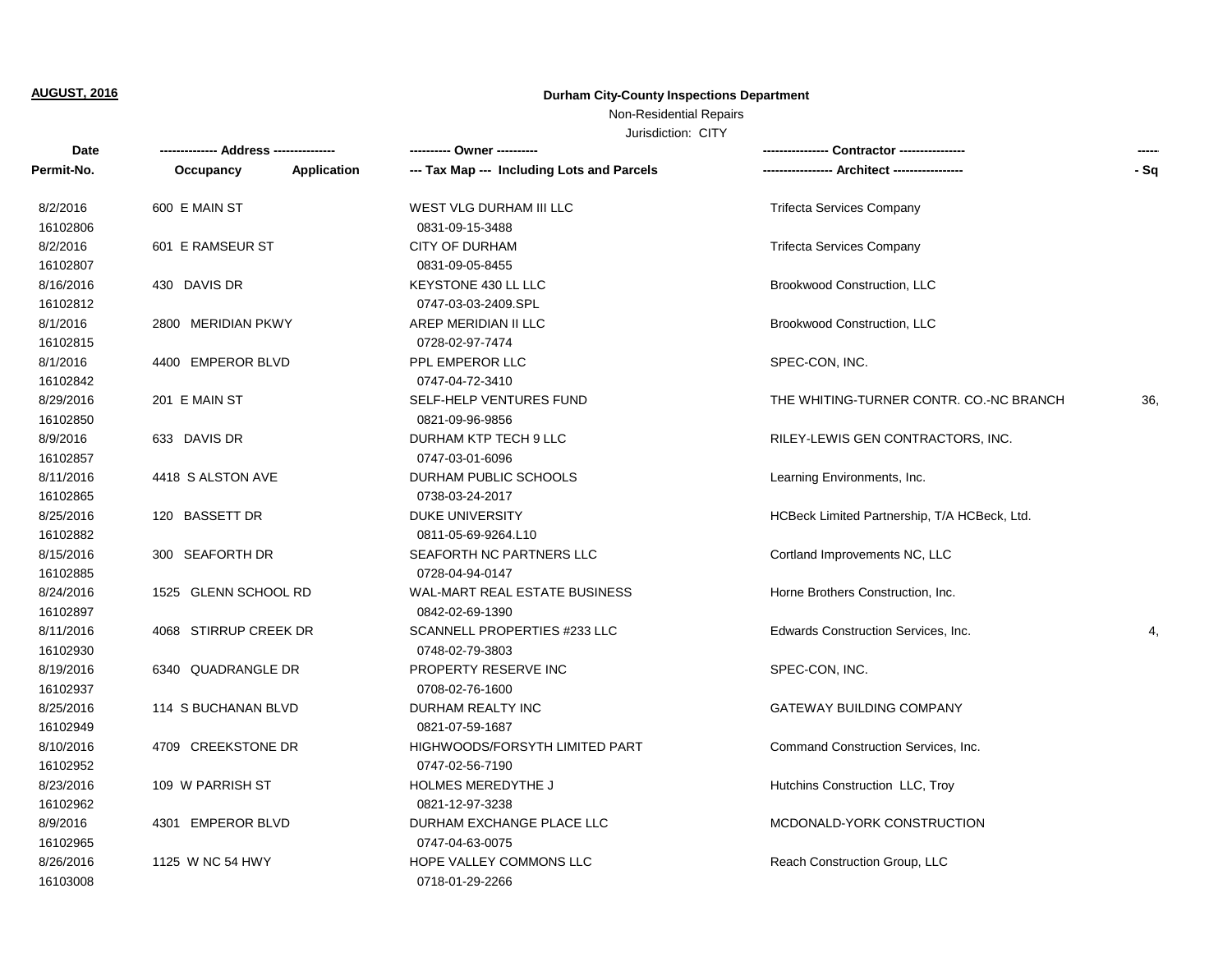Non-Residential Repairs

| Date       |                      |             | ---------- Owner ----------                | <b>Contractor</b> ----------------  | ----- |
|------------|----------------------|-------------|--------------------------------------------|-------------------------------------|-------|
| Permit-No. | Occupancy            | Application | --- Tax Map --- Including Lots and Parcels | <b>Architect -----------------</b>  | - Sq  |
| 8/22/2016  | 4300 EMPEROR BLVD    |             | <b>LIBERTY PROPERTY LIMITED</b>            | SPEC-CON, INC.                      |       |
| 16103010   |                      |             | 0747-04-62-3583                            |                                     |       |
| 8/22/2016  | 627 DAVIS DR         |             | DURHAM KTP TECH 7 LLC                      | RILEY-LEWIS GEN CONTRACTORS, INC.   |       |
| 16103023   |                      |             | 0747-03-11-3674                            |                                     |       |
| 8/29/2016  | 40 DUKE MEDICINE CIR |             | DUKE UNIVERSITY                            | DUKE UNIVERSITY HEALTH SYSTEM, INC. |       |
| 16103037   |                      |             | 0811-05-69-9264.L10                        |                                     |       |
| 8/19/2016  | 630 DAVIS DR         |             | KEYSTONE 630 LL LLC                        | Brookwood Construction, LLC         |       |
| 16103057   |                      |             | 0747-03-02-3852                            |                                     |       |
| 8/24/2016  | 101 W CHAPEL HILL ST |             | RE VAMP DURHAM LLC                         | <b>GARDNER STOKES, INC</b>          |       |
| 16103162   |                      |             | 0821-08-87-2722                            |                                     |       |
| 8/31/2016  | 116 W PARRISH ST     |             | NORTH CAROLINA INSTITUTE OF                | WILSON, C.T., CONST. CO.            |       |
| 16103188   |                      |             | 0821-08-97-3459                            |                                     |       |
| 8/26/2016  | 2812 ERWIN RD        |             | <b>ERWIN TERRACE ONE LLC</b>               | Mackem Construction, LLC            |       |
| 16103207   |                      |             | 0812-19-51-5422                            |                                     |       |
| 8/30/2016  | 923 BROAD ST         |             | IMP ENTERPRISES LLC                        | STERLING BUILDING GROUP, INC.       |       |
| 16103219   |                      |             | 0822-14-33-7736                            |                                     |       |
| 8/31/2016  | 635 DAVIS DR         |             | DURHAM KTP TECH 10 LLC                     | RILEY-LEWIS GEN CONTRACTORS, INC.   |       |
| 16103259   |                      |             | 0747-03-11-2078                            |                                     |       |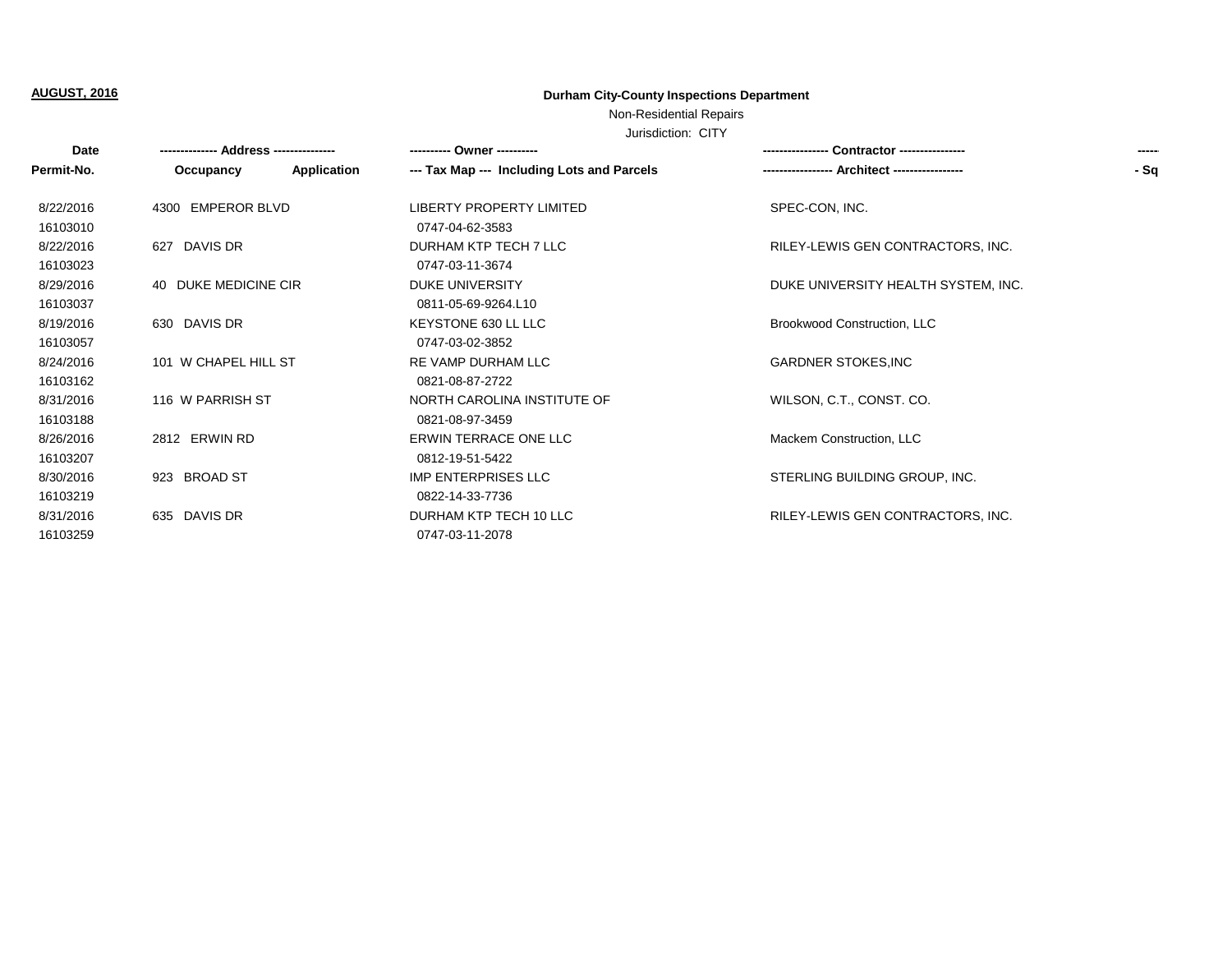| - Cost ------ |
|---------------|
| uare Feet -   |
| 685,912.00    |
| 165,804.00    |
|               |
| 181,620.00    |
| 21,500.00     |
| 160,807.00    |
| 576,000.00    |
|               |
| 500,000.00    |
| 10,000.00     |
| 341,967.00    |
| 42,756.00     |
| 78,935.00     |
|               |
| 175,923.00    |
| 128,900.00    |
| 287,570.00    |
| 17,651.90     |
| 4,312.35      |
|               |
| 205,246.62    |
| 146,575.00    |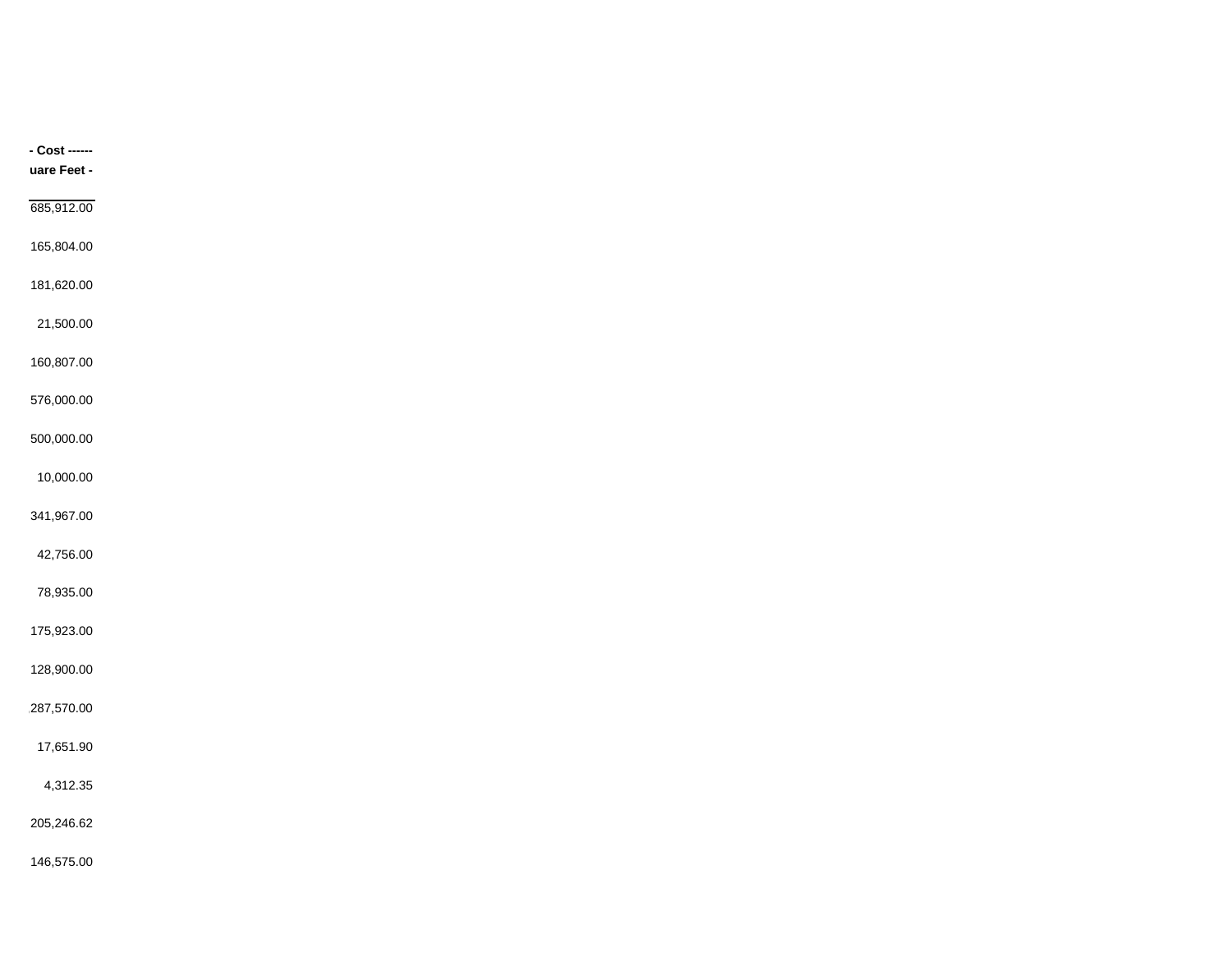| - Cost ------ |
|---------------|
| uare Feet -   |
|               |
| 396,000.00    |
| 99,582.00     |
| 10,000.00     |
|               |
| 55,900.00     |
| 231,264.09    |
| 5,365.00      |
|               |
| 000,000.00    |
| 500,000.00    |
| 207,586.00    |
|               |
| 26,164.00     |
| 111,882.00    |
| 58,486.72     |
|               |
| 2,000.00      |
| 1,000.00      |
| 1,000.00      |
|               |
| 1,000.00      |
| 1,000.00      |
| 1,000.00      |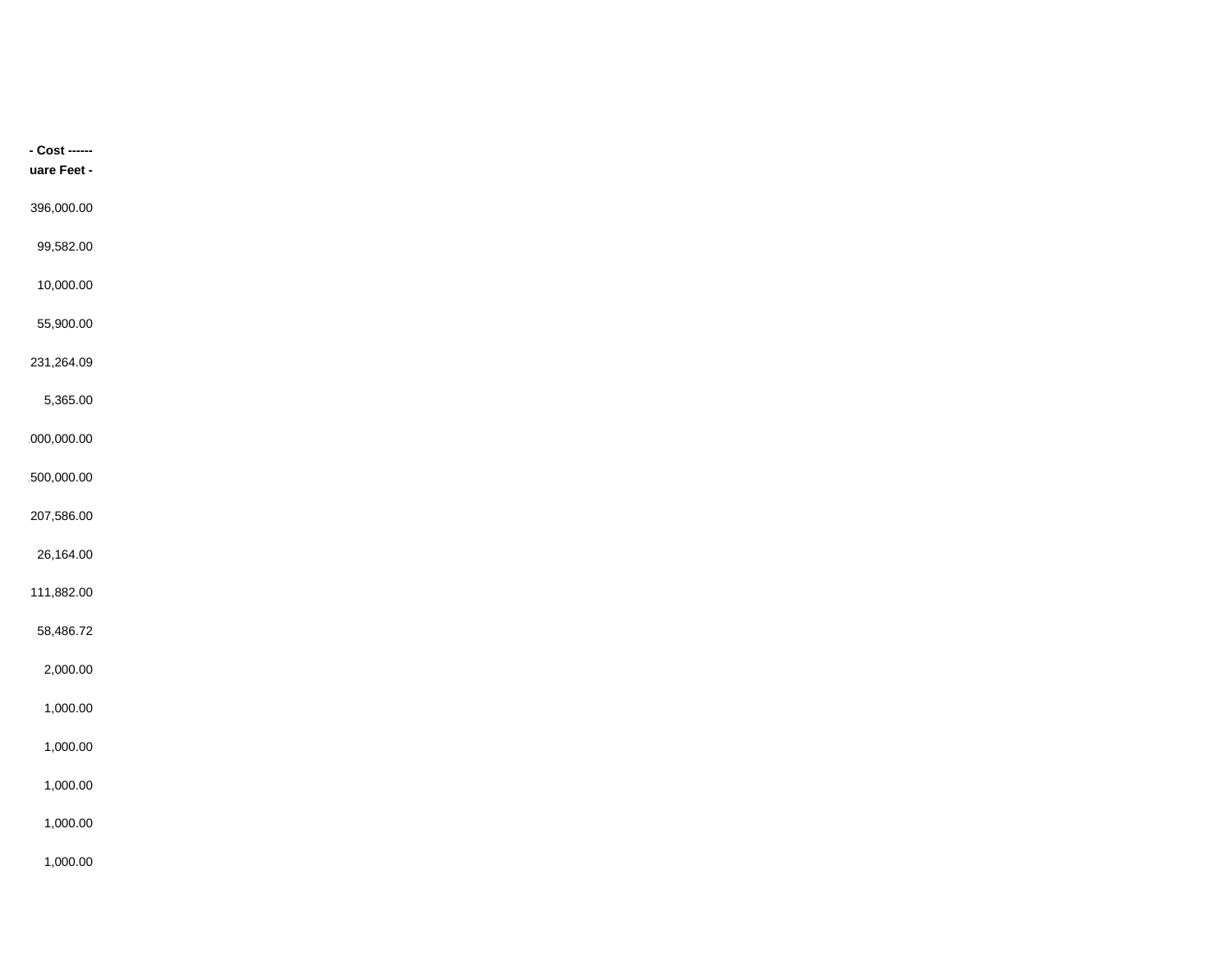| - Cost ------ |
|---------------|
| uare Feet -   |
|               |
| 1,000.00      |
| 1,000.00      |
|               |
| 355,094.00    |
| 79,581.00     |
| 68,278.10     |
|               |
| 516,415.35    |
| 89,622.00     |
| 72,900.00     |
|               |
| 95,000.00     |
| 110,000.00    |
| 47,928.00     |
|               |
| 230,130.00    |
| 393,428.20    |
| 35,565.00     |
|               |
| 7,500.00      |
| 85,906.00     |
| 863,349.00    |
|               |
| 5,000.00      |